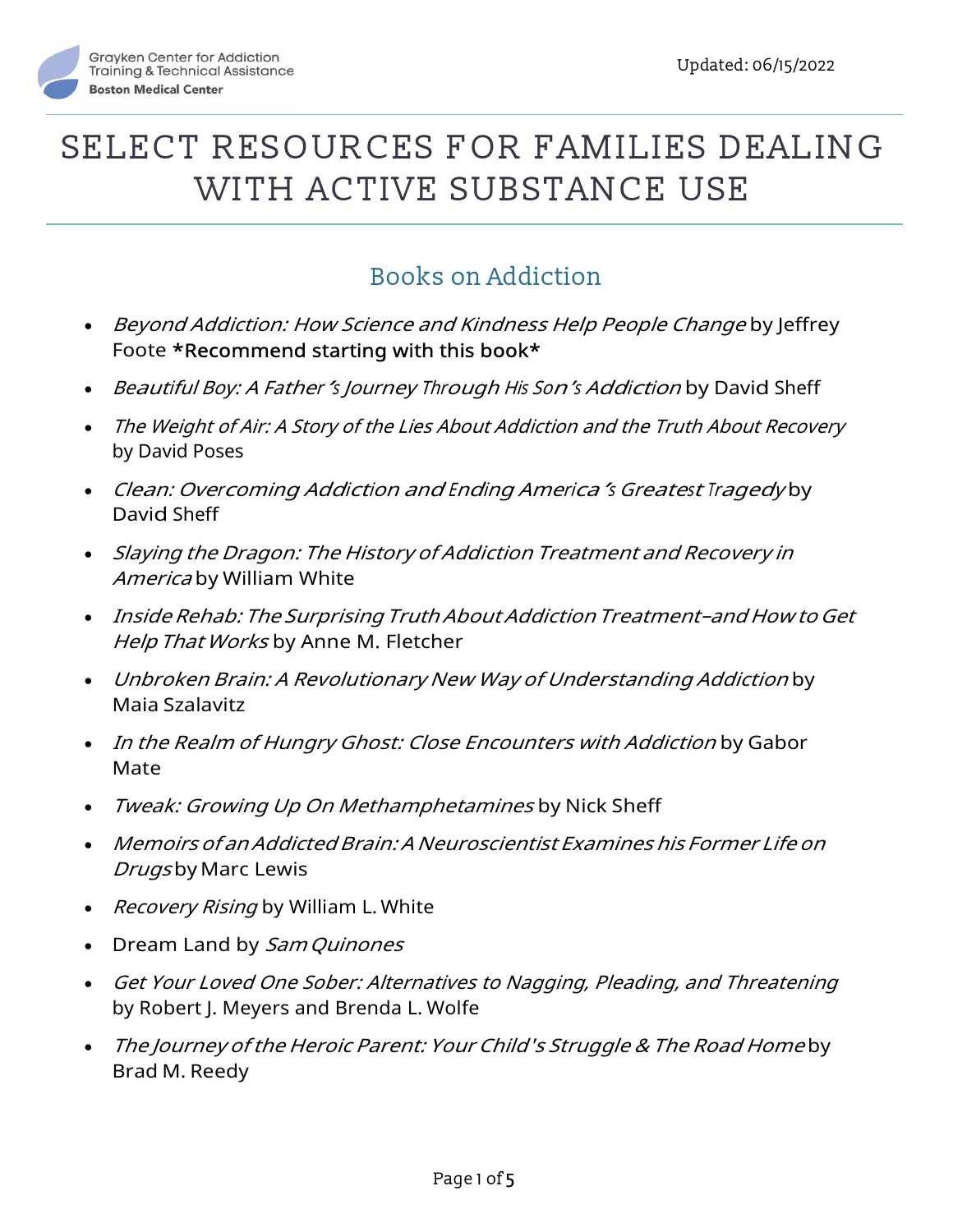

- Parents to PhDs: 28 interviews with people who share heartache, wisdom and healing from first-hand experience with substance use disorder by Cathy Taughinbaugh
- When a Family Is in Trouble by Marge Heegaard (Children's Book)

## Additional Reading for Family Members

- Welcome to Holland by Emily Perl Kingsley: https://www.emilyperlkingsley.com/welcome-to-holland
- Fighting Heroin Addiction With My Mother on My Side by Tracey Helton Mitchell: https://well.blogs.nytimes.com/2016/04/08/fighting-heroin-addiction-with-mymother-on-my-side/
- Why I Abandoned Tough Love Instead of My Child: https://www.womansday.com/health-fitness/wellness/a55379/help-for-parents-ofdrug-addicts/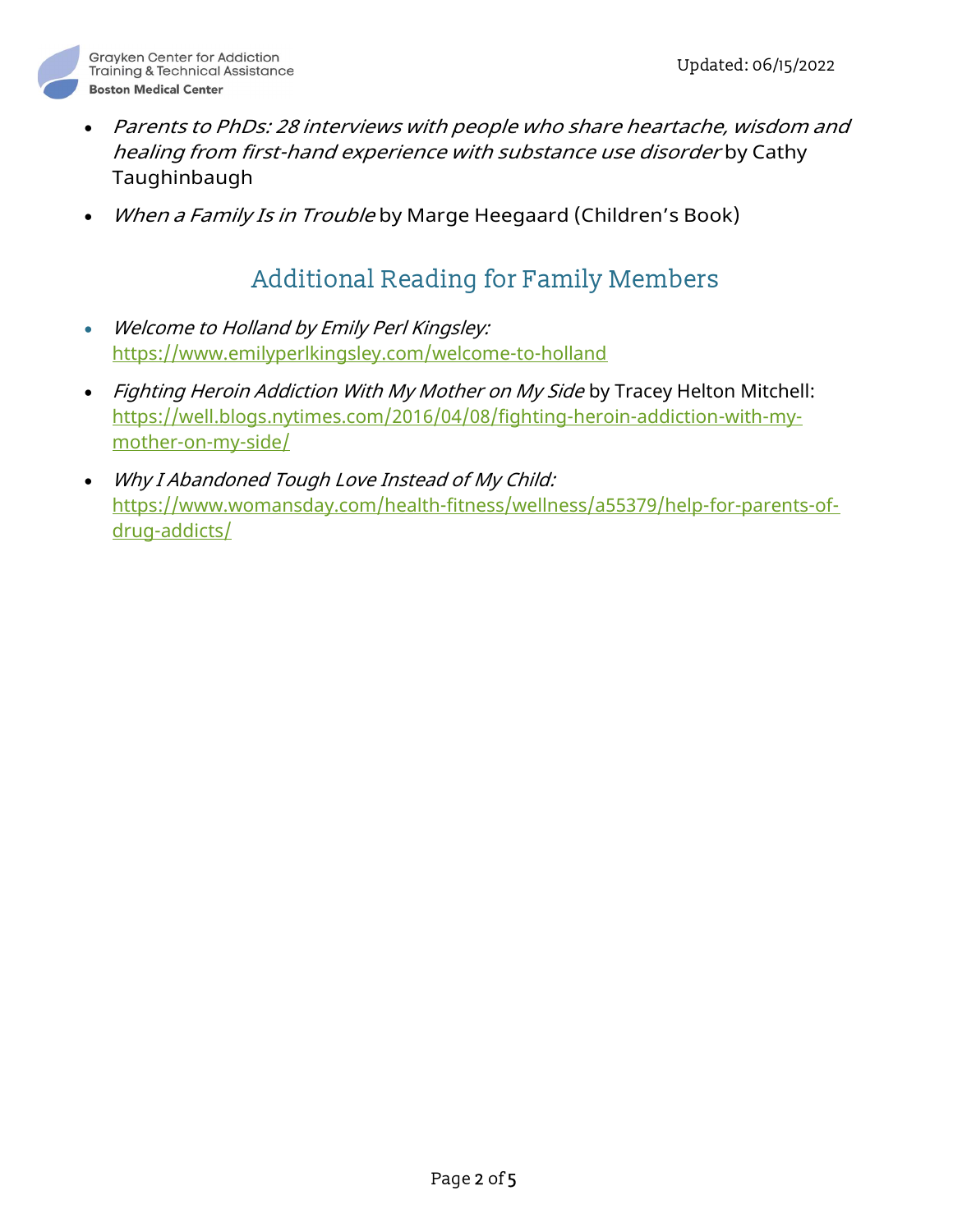

# Evidence-based or educational resources for parents/families/caregivers

- Empowering Loved Ones of People with Addiction: An Educational Group: Empowering Loved Ones Welcome Packet – free educational group designed to provide loved ones impacted by addiction with education, skill-building, and new methods for dealing with issues they currently face. The group only teaches information based in science, that has been shown to help family members and their loved ones. To sign up for this group you must email EmpoweringFamilies@bmc.org
- **•** Partnership for Drug-Free Kids: https://drugfree.org/ lots of information plus online support and coaching available by professionally trained parents with similar experience
- Family Resource Center https://live-familyresourcectr.pantheonsite.io/ offers evidence-based information and guidance for families
- Parent CRAFT (Community Reinforcement and Family Training) Online: http://www.cadenceonline.com
- SMART Recovery: http://www.smartrecovery.org also offers information, online support specific to families and parents
- The Center for Motivation and Change's 20 Minute Guide: https://the20minuteguide.com/
- Changing the Narrative, Northeastern Health in Justice Action Lab: https://www.healthinjustice.org/changing-the-narrative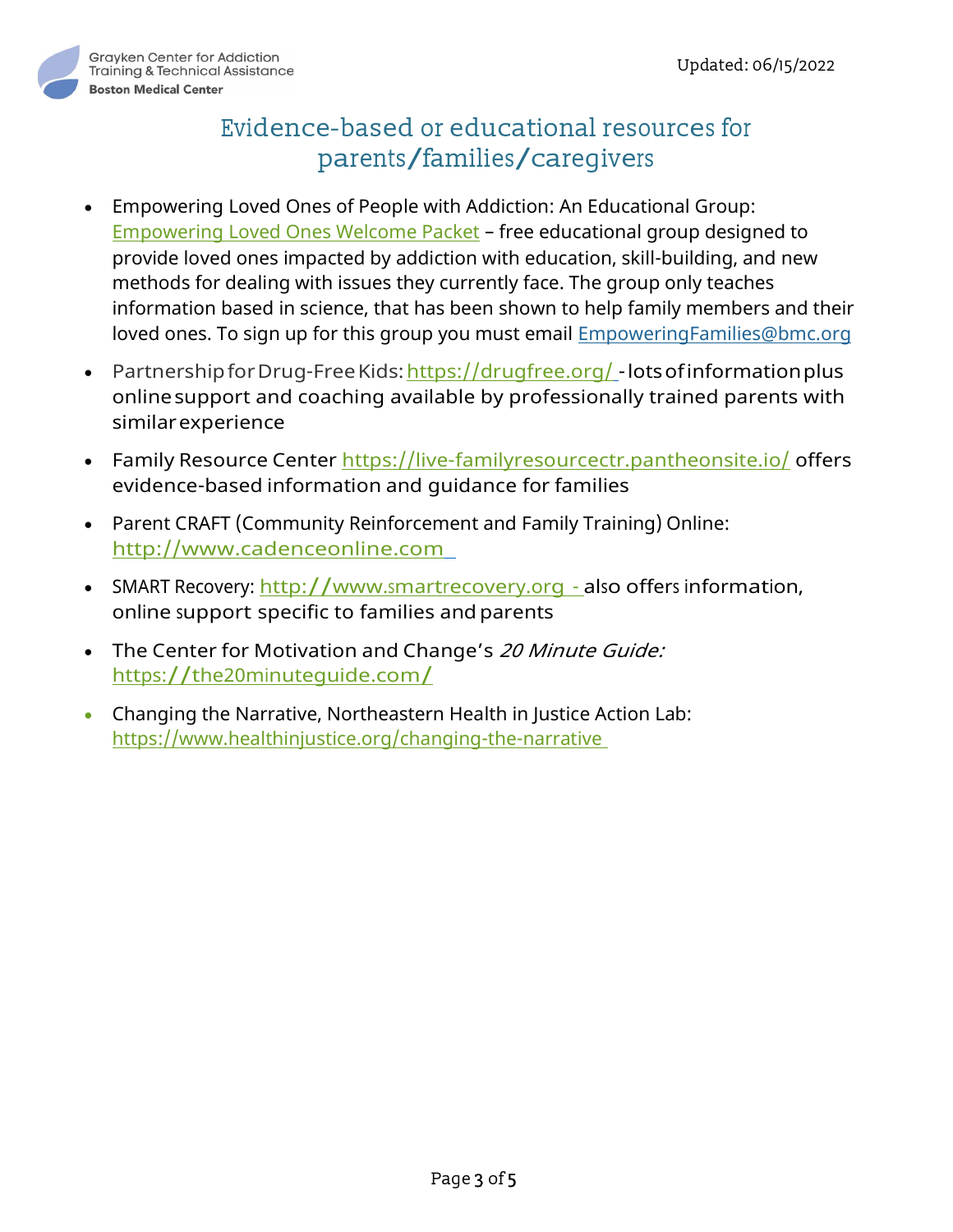

# How to find quality addiction treatment

- U.S. Substance Abuse and Mental Health Administration Treatment Locator: https://findtreatment.gov/ or call 24-hour helpline (1-800-662-4357). The website features a list of treatment facilities searchable by zip code.
- Safe Locator: https://safelocator.org is a tool to quickly and easily find treatment and resources for people who use substances problematically and family members
- Partnership to End Addiction, Treatment eBook: https://drugfree.org/download/treatment-ebook/
- U.S. Substance Abuse and Mental Health Administration, TIP-63 Medications for Opioid Use Disorder: https://store.samhsa.gov/product/TIP-63-Medications-for-Opioid-Use-Disorder-Full-Document/PEP21-02-01-002
- U.S. Substance Abuse and Mental Health Administration, Treating Concurrent Substance Use Among Adults: https://store.samhsa.gov/product/treatingconcurrent-substance-use-among-adults/PEP21-06-02- 002?referer=from\_search\_result
- U.S. Substance Abuse and Mental Health Administration, Advisory: Prescribing Pharmacotherapies for Patients With Alcohol Use Disorder: https://store.samhsa.gov/product/prescribing-pharmacotherapies-patients-withalcohol-use-disorder/pep20-02-02-015?referer=from\_search\_result
- The Addiction Resource Hub: https://www.recoveryresourcehub.org/
- ATLAS (Addiction Treatment Locator, Assessment, and Standard) Platform: https://www.treatmentatlas.org/
- National Institute on Drug Abuse: https://nida.nih.gov/download/675/principlesdrug-addiction-treatment-research-based-guide-thirdedition.pdf?v=74dad603627bab89b93193918330c223
- National Institute on Alcohol Abuse and Alcoholism, Alcohol Treatment Navigator®: https://alcoholtreatment.niaaa.nih.gov/
- Massachusetts Treatment Locator: https://helplinema.org/ Phone: 800-327-5050 (to locate similar resources in other states contact your state department of public health or visit their website)
- HAMS: Harm Reduction for Alcohol: https://hams.cc/